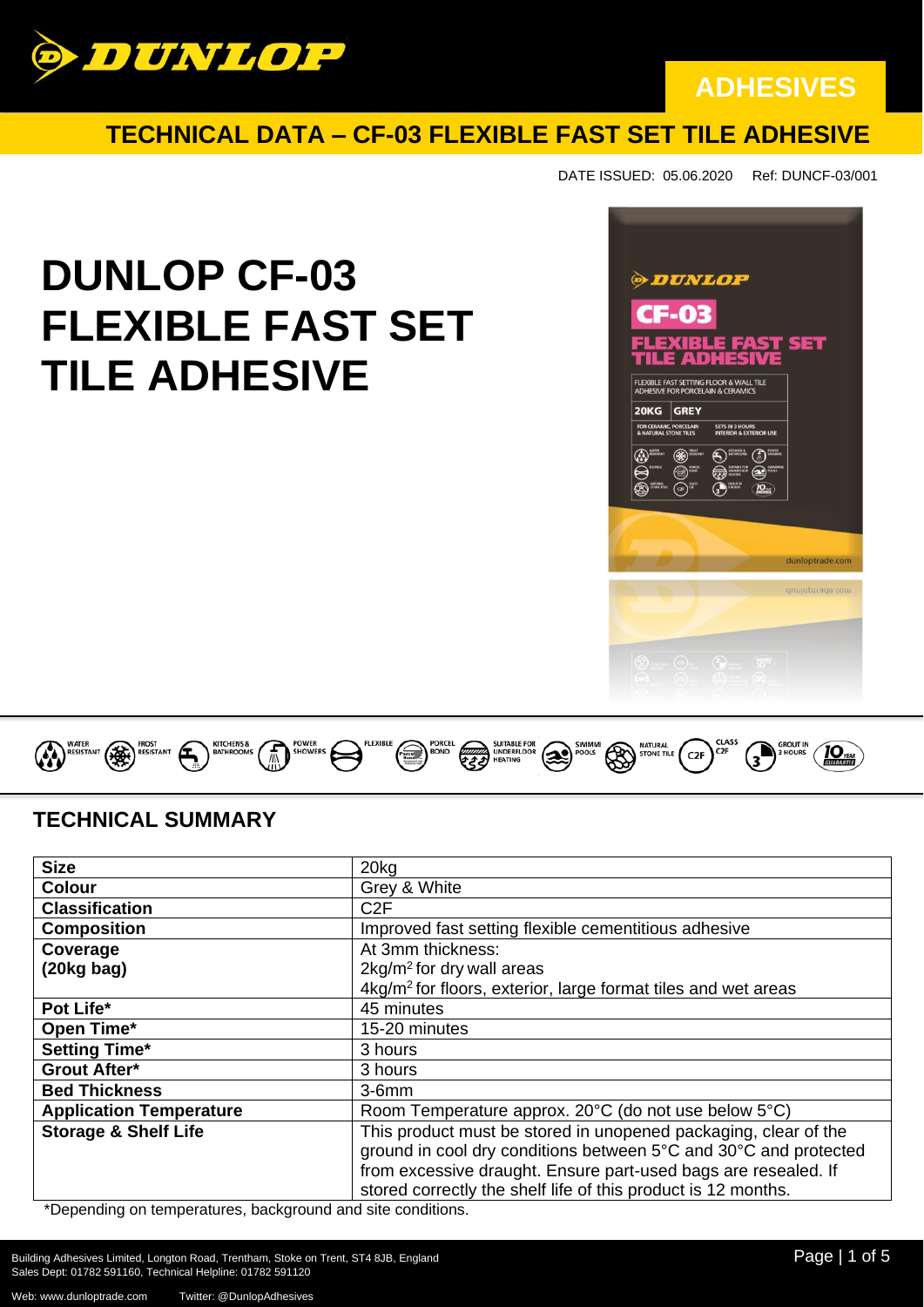

# **TECHNICAL DATA – CF-03 FLEXIBLE FAST SET TILE ADHESIVE**

DATE ISSUED: 05.06.2020 Ref: DUNCF-03/001

### **SITUATION**

| Walls                             | ✓ | The surface must be clean, dry, sound and flat, if areas need to be filled and prepared,<br>use a suitable compound such as DUNLOP RAPID RESCUE REPAIR FILLER.                                                                                                                                                                                                             |
|-----------------------------------|---|----------------------------------------------------------------------------------------------------------------------------------------------------------------------------------------------------------------------------------------------------------------------------------------------------------------------------------------------------------------------------|
| Floors                            | ✓ | The surface must be clean, dry, sound. The surface may require priming such as<br>DUNLOP TILERS PRIMER or DUNLOP UNIVERSAL BONDING AGENT, dependent<br>on the type of background                                                                                                                                                                                           |
| <b>Interior Dry</b>               | ✓ |                                                                                                                                                                                                                                                                                                                                                                            |
| Wet Areas                         | ✓ | Background should be protected from water ingress.<br>(e.g. by using DUNLOP SHOWER WATERPROOFING KIT).<br>BS Standards recommend at least 2 weeks from completion of grouting before the<br>shower can be used                                                                                                                                                             |
| <b>Power Showers</b>              | ✓ | Background should be protected from water ingress.<br>(e.g. by using Dunlop Shower Waterproofing Kit)<br>BS Standards recommend at least 2 weeks from completion of grouting before the<br>shower can be used                                                                                                                                                              |
| <b>Swimming Pools</b>             | ✓ | Do not fill pool for at least 3 weeks after completion of the grouting and<br>movement joints. Contact DUNLOP TECHNICAL HELPLINE for further advice.                                                                                                                                                                                                                       |
| Exterior                          | ✓ | DUNLOP FLEXIBLE ADDITIVE may be used to enhance performance in exterior<br>situations. Contact DUNLOP TECHNICAL HELPLINE for further advice.                                                                                                                                                                                                                               |
| <b>Underfloor Heated Screeds</b>  | ✓ | The underfloor heating should be commissioned before tiling can be started. The use<br>of DUNLOP PROCOVER UNCOUPLING MAT may be required. Contact DUNLOP<br>TECHNICAL HELPLINE for more information<br>NOTE: Ensure the underfloor heating is re-commissioned correctly after completion of<br>tiling.                                                                     |
| <b>Electric Undertile Heating</b> | ✓ | Apply a suitable DUNLOP floor smoothing and levelling compound and leave to dry e.g.<br>DUNLOP LX-360 FIBRE LEVELLER. Apply DUNLOP PROCOVER UNCOUPLING<br>MAT. The heating must not be switched on for at least 2 weeks after completion<br>of the grouting. Check with the manufacture of the undertile heating system.<br>For advice, contact DUNLOP TECHNICAL HELPLINE. |

### **For further advice or advice on any other situations not listed above, please contact DUNLOP TECHNICAL HELPLINE on 01782 591120**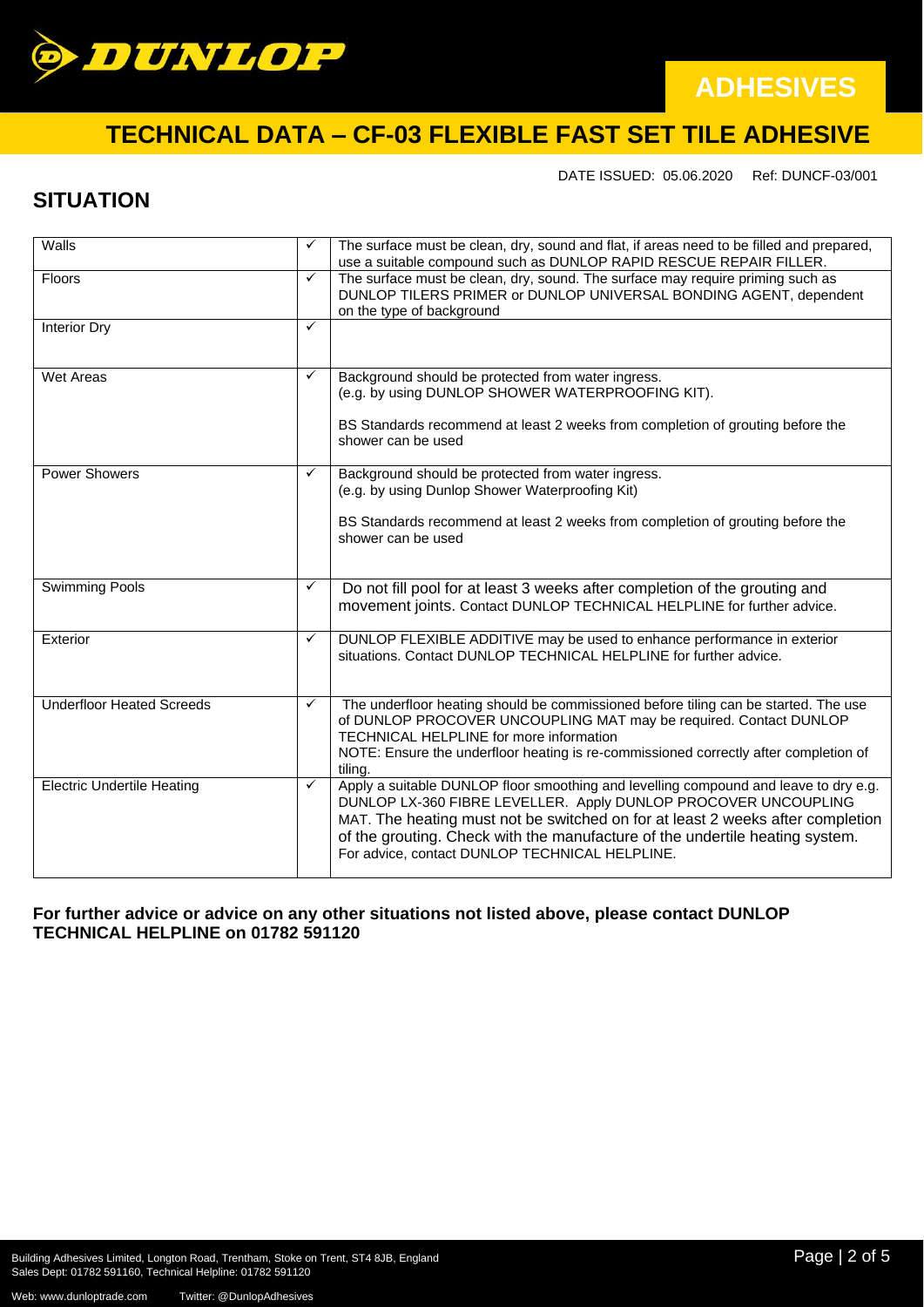

## **TECHNICAL DATA – CF-03 FLEXIBLE FAST SET TILE ADHESIVE**

DATE ISSUED: 05.06.2020 Ref: DUNCF-03/001

### **BACKGROUND**

The surface to be tiled should be flat, clean and free from dust, grease or any other barriers to adhesion. Suitable surfaces include:

| Concrete; cement: sand screeds and<br>rendering:                    | ✓            | Allow the following minimum drying times: Concrete $-6$ weeks, Cement: sand screeds $-3$<br>weeks, Cement: sand rendering - 2 weeks (3 weeks for swimming pools).<br>If surface is porous or dusty- clean, then apply one coat of DUNLOP TILERS PRIMER<br>diluted 1:1 with clean water or DUNLOP SBR UNIVERSAL BONDING AGENT diluted 1:4<br>with clean water. Allow to dry.                                                                                                                                                                                                                                                           |
|---------------------------------------------------------------------|--------------|---------------------------------------------------------------------------------------------------------------------------------------------------------------------------------------------------------------------------------------------------------------------------------------------------------------------------------------------------------------------------------------------------------------------------------------------------------------------------------------------------------------------------------------------------------------------------------------------------------------------------------------|
| Calcium Sulfate-based screeds i.e.<br>Anhydrite:                    | $\checkmark$ | Ensure the screed has been laid and prepared in accordance with the manufacturer's<br>recommendations. Generally, they require sanding and have a moisture content of less<br>than 0.5% (measured using the carbide method). Prime the screed with 2 coats of DUNLOP<br>TILERS PRIMER. The first coat diluted 1:1 by volume with water, second coat undiluted 90<br>degrees to the first coat. Allow to dry in between coats and the second coat should also be<br>touch dry.                                                                                                                                                         |
| Plaster                                                             | $\checkmark$ | Must be at least 4 weeks old before tiling. Ensure finish coat has been applied, and surface<br>is free from dust. If polished, brush thoroughly using a stiff bristled brush before priming<br>with two undiluted coats of DUNLOP TILERS PRIMER or DUNLOP SBR UNIVERSAL<br>BONDING AGENT diluted 1 part primer to 2 parts water by volume. Allow primer to dry.<br>NOTE: If areas need to be filled and prepared, use a suitable compound such as DUNLOP<br>RAPID RESCUE REPAIR FILLER. Do not tile to bonding/browning plaster. The maximum<br>weight of tiling to plaster (including the tile adhesive) is 20kg per m <sup>2</sup> |
| Existing unglazed ceramic tiles,<br>quarry tiles and natural stone: | $\checkmark$ | Must be soundly bonded to a stable background that is sufficiently strong enough to support<br>the weight of the new tiling. Surface must be clean, dry and dust/contamination free. Any<br>surface sealers must be removed. Use an admix such as DUNLOP FLEXIBLE ADDITIVE<br>diluted 1:1 by volume with water when tiling onto glazed tiles.                                                                                                                                                                                                                                                                                         |
| Plasterboard                                                        | ✓            | Ensure the plasterboards are dry, securely fixed i.e. at 300mm centres or as per board<br>manufacturer's recommendations and be of a suitable thickness. If the plasterboard is dot<br>and dabbed at 300mm centres and around the perimeter, leave to dry before tiling.<br>Maximum weight of tiling to plasterboard (including the tile adhesive) is 32kg per m <sup>2</sup>                                                                                                                                                                                                                                                         |
| Fibre reinforced cement boards,, and<br>tile backer boards:         | $\checkmark$ | Check suitability with the board manufacturer. Ensure boards are sufficiently rigid, stable,<br>and can carry the additional load without excessive deflection and has adequate ventilation<br>underneath the boards. If boards <10mm thick also use DUNLOP PROCOVER<br>UNCOUPLING MAT.<br>Some boards may require priming prior to tiling using a primer such as DUNLOP TILERS<br>PRIMER (1:1 dilution).                                                                                                                                                                                                                             |
| Plywood overlay - floors (min 15mm):                                | $\checkmark$ | The existing timber floor should be sufficiently rigid and stable to receive tiles and have<br>adequate ventilation underneath the timber. Overlay with exterior grade plywood, minimum<br>15mm thick, screwed at 300mm centres. Seal all timber surfaces on back-face and edges<br>with undiluted DUNLOP SBR UNIVERSAL BONDING AGENT. Prime surface to be tiled<br>with DUNLOP TILERS PRIMER undiluted. Allow to dry.                                                                                                                                                                                                                |
| Existing vinyl tiles (Not cushion floor<br>variety):                | ✓            | Must be securely bonded to their backgrounds and free of polish, grease etc. Prime with a<br>suitable primer such as undiluted DUNLOP SBR UNIVERSAL BONDING AGENT.                                                                                                                                                                                                                                                                                                                                                                                                                                                                    |
| Underfloor heating:                                                 | $\checkmark$ | For further advice, contact DUNLOP TECHNICAL HELPLINE.                                                                                                                                                                                                                                                                                                                                                                                                                                                                                                                                                                                |

### **For further advice or advice on any other backgrounds not listed above, please contact DUNLOP TECHNICAL HELPLINE on 01782 591120**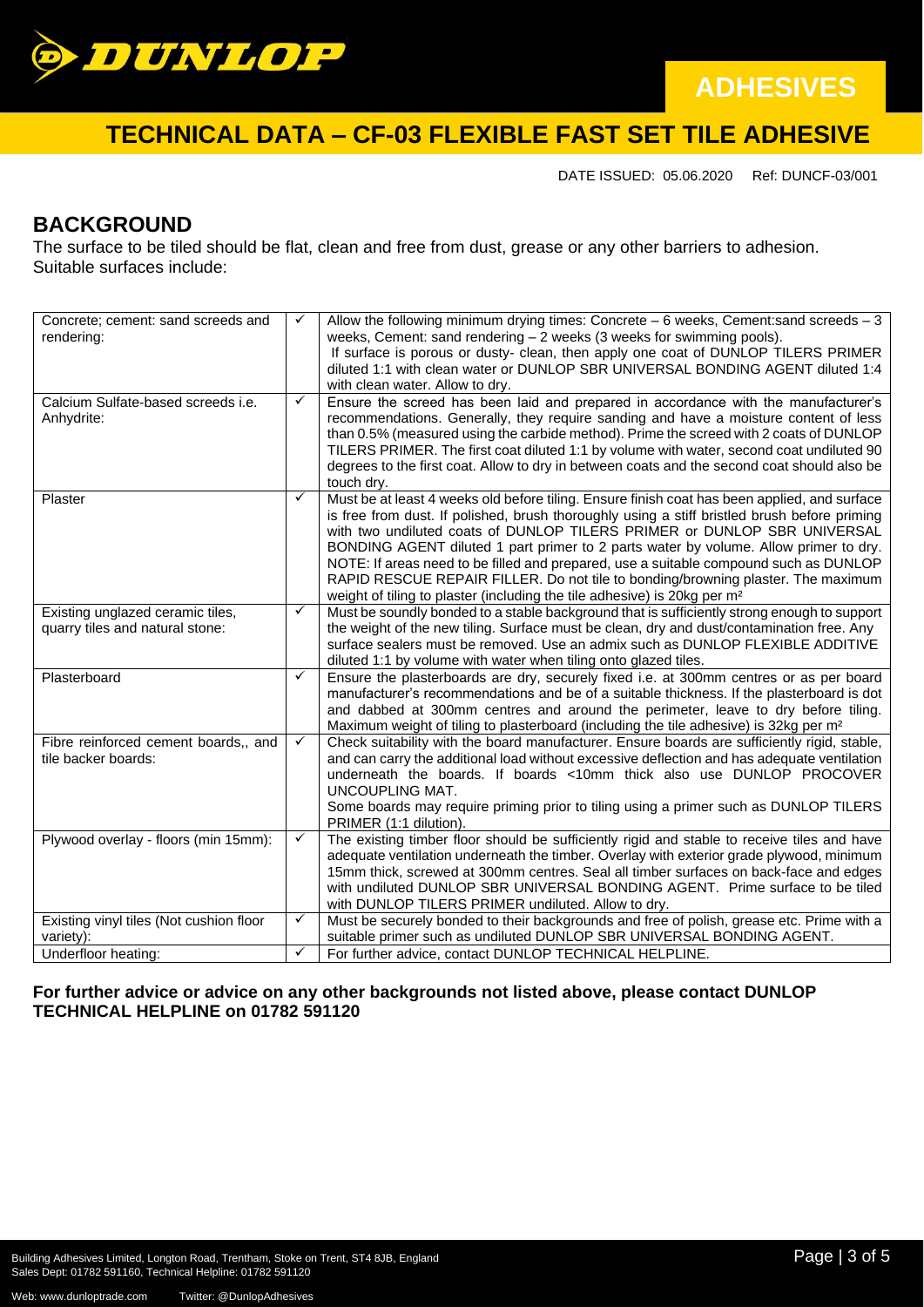

# **TECHNICAL DATA – CF-03 FLEXIBLE FAST SET TILE ADHESIVE**

DATE ISSUED: 05.06.2020 Ref: DUNCF-03/001

### **TILE TYPE**

| Glazed - ceramic                                                                          | ✓            | Cannot be generally used for external or heavy traffic floor areas                                                                                                                                                                                                                                                                                                                                                                                                                          |
|-------------------------------------------------------------------------------------------|--------------|---------------------------------------------------------------------------------------------------------------------------------------------------------------------------------------------------------------------------------------------------------------------------------------------------------------------------------------------------------------------------------------------------------------------------------------------------------------------------------------------|
| Unglazed - ceramic                                                                        | $\checkmark$ | Normally used in commercial/industrial situations and more used for wet areas and<br>external.                                                                                                                                                                                                                                                                                                                                                                                              |
| Porcelain                                                                                 | $\checkmark$ | Use only DUNLOP products with the Porcel Bond icon to install porcelain tiles. (note the<br>choice of DUNLOP tile adhesive will also depend on the background to which the tiles<br>are to be fixed.                                                                                                                                                                                                                                                                                        |
| Natural Stone - translucent / water<br>sensitive including t resin<br>agglomerated stone) | $\checkmark$ | Certain light coloured stone tiles may be susceptible to staining, please check the<br>suitability of the natural stone with the tile adhesive before tiling commences.<br>Use DUNLOP CF-03 FLEXIBLE TILE ADHESIVE (WHITE) or DUNLOP CLF-03<br>LARGE FORMAT AND NATURAL STONE ADHESIVE (WHITE)<br>For resin agglomerated stone, use DUNLOP FLEXIBLE ADDITIVE diluted 1:1 by<br>volume with water.<br>Check with the manufacture if the stone will require sealing the face before tiling or |
| Natural Stone - non translucent                                                           | ✓            | grouting.                                                                                                                                                                                                                                                                                                                                                                                                                                                                                   |
|                                                                                           |              | Check with the manufacture if the stone will require sealing the face before tiling or<br>grouting.                                                                                                                                                                                                                                                                                                                                                                                         |
| Mosaics - ceramic                                                                         | $\checkmark$ | Supplied on sheets, mesh/paper or plastic. Follow manufacture instruction on<br>installation (note it is better to stagger the sheets when fixing).                                                                                                                                                                                                                                                                                                                                         |
| Mosaics - porcelain                                                                       | $\checkmark$ | Supplied on sheets, mesh/paper or plastic. Follow manufacture instruction on<br>installation (note it is better to stagger the sheets when fixing).                                                                                                                                                                                                                                                                                                                                         |
| Mosaics - natural stone                                                                   | $\checkmark$ | Supplied on sheets, mesh/paper or plastic. Follow manufacture instruction on<br>installation (note it is better to stagger the sheets when fixing).<br>NOTE: If translucent - Use DUNLOP CF-03 FLEXIBLE FAST SET TILE ADHESIVE<br>(WHITE).<br>The sheets may require sealing before fixing, Check with the mosaic manufacturer or<br>supplier.<br><b><i>CALLED AT LACKAGE</i></b><br>$\mathbf{A}$ and $\mathbf{A}$ and $\mathbf{A}$<br>$\overline{a}$ - $\overline{a}$ - $\overline{a}$     |

**For further advice or advice on any other tile types not listed above, please contact DUNLOP TECHNICAL HELPLINE on 01782 591120**

Web: www.dunloptrade.com Twitter: @DunlopAdhesives